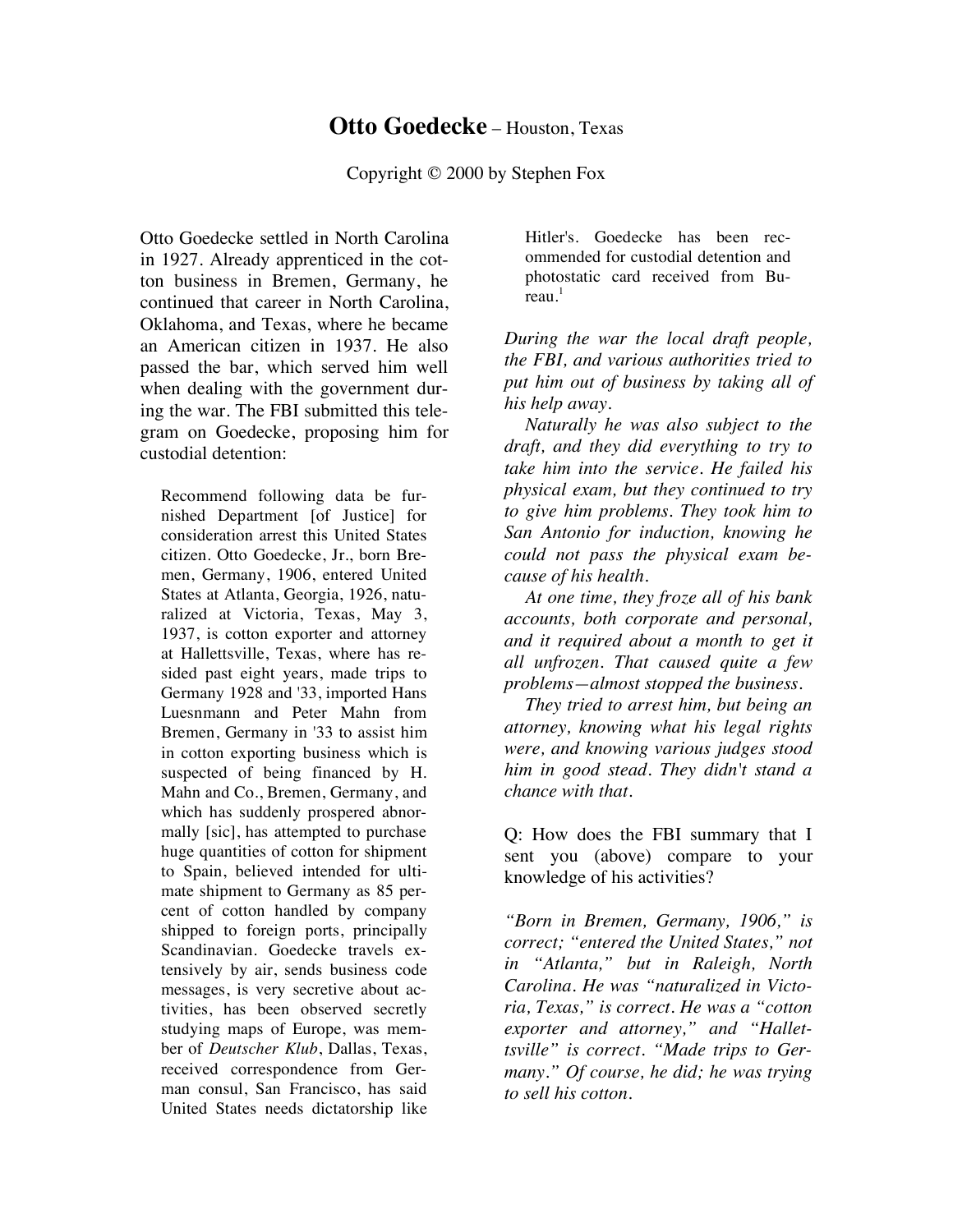*He did bring over a gentleman, and they say "imported." I presume that means that he was a sponsor for them. Hans Linsmann was his executive vice president, and he stayed with my father until he died.* 

*Peter Mahn I do not know, other than I know a Herbert Mahn2 from Dallas, who was from Bremen, Germany. It is possible that my father assisted him in coming over, although he had other family who could have assisted him also.* 

*A. Mahn Co. was his representative in Germany, and Adolf Mahn was one of the founders of that firm. They became well off during the First World War because they owned a lot of cotton. And at the end of the war, at the time of the devaluation of the* Deutschmark*, they had a good cotton inventory. After the devaluation, they made a lot of money on that. That's the way that most of the German firms were able to survive the devaluation and remain reasonably strong.* 

*When they say he attempted to purchase huge quantities of cotton, well, he was the largest exporter to Germany and Japan after the war. In order to be that you had to have a volume of cotton. He also sold cotton to Spain, as well as to France and other countries in Europe. Our exports at that time were about 85 to 90 percent of our business.*

*My father did travel, but primarily after the war. During the war? Certainly not, because he couldn't travel.* 

*We did use coded messages. There is a universal cotton code which at that time was called the "bunting code" that all cotton merchants utilized to save money on telex, or what at that time was used to send telegrams. You could express an entire term or entire sentence within your contract in five letters with this code. Somebody must have said that* 

*to the FBI, because we had a staff of people who each morning had to decipher all of the telex messages that came in. And in the evening, as we sent out our offers, they had to encode them. So, you had a whole staff of coding people there, about five or six people who did nothing but that.*

Q: Do you have any idea how many other cotton merchants would have been using the same kind of code?

*No. In the United States, there were at least thirty to thrty-five firms that did exporting business at that time.* 

*"Is very secretive about activities.…" "Has been observed secretly studying maps of Europe." Well, if he sells cotton to a mill in Hof, Germany, and he has to deliver the cotton to Hof, he has to study the map to see how to get it there.*

Q: In order to do business, and be successful at it, wouldn't he have had to keep things secret from competitors?

*Oh, yes, certainly. It was a very competitive business. Today I carry on the cotton business. I do the same.* 

Q: What do you know about the "*Deutscher Klub*"?

*Nothing. I have never heard of the*  Deutscher Klub *in Dallas, Texas, and my father, being located in Hallettsville, would certainly not have been a member of the* Deutscher Klub *in Dallas. He would have no reason to be, other than if somebody was asking him to pay ten dollars to join it or something to support it.* 

 Q: Do you know of any social or political clubs that he belonged to, or him talking about political things at home?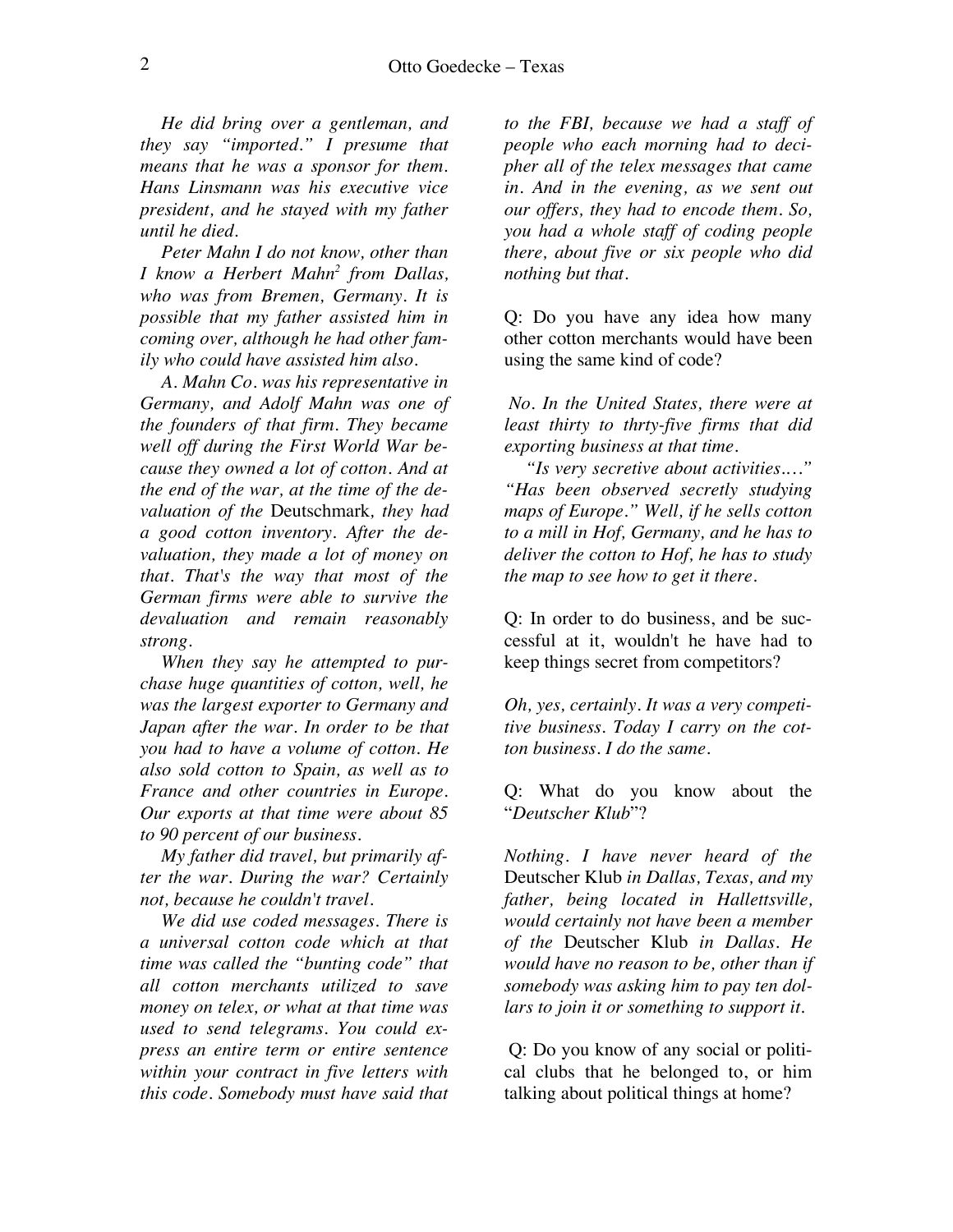*No, I don't. We talked about politics, yes, but he was not a member of any political group.* 

Q: It's mentioned here that somebody heard him say that he "liked the dictatorship."

*I don't know if he ever said that or not, but I wouldn't think so. He left Germany exactly for that reason. He hated the conditions in Germany, and he saw that dictatorial future already coming in the late 20s. That's the reason he wanted to leave. He had gone through the First World War and had seen what had happened there. He and his family hungered very much during that period, and all of his life he had health problems because of that. He loved this country; it was the country he had selected. He made his fortune over here, so naturally he liked it. His family was nothing over there.* 

Q: When I sent you the report, were you surprised at what it said?

*Yes, I was. I showed it to my brother, and he laughed about it too. He said, yes, he also recalls hearing about these types of things, but people were very jealous because he was successful, particularly in a small town. For that reason they tried everything they could to run him down. He lived in Hallettsville, which is a predominantly Czech and German community. And of course the Czechs didn't like the Germans in that community either.* 

Q: Was he the kind of man who offended people, or was he a gregarious and social man who was easy to get along with?

*He was very strong willed. He was not a very social type of person. He didn't talk that much. He was very quick witted. Some people were afraid of him for that reason. He had a tendency to intimidate.* 

*Finally there was the fact that he was friends with a German-American citizen who was the port director at Brownsville, Mr. Max Geisler. My father was well known to the people of North German Lloyd and all the steamship lines due to his cotton shipments. The army did not allow Geisler to remain in Brownsville, but they wanted him to stay as port director. So, they moved the office of the port of Brownsville to San Antonio!*

Q: They didn't trust him to stay there, but he was so vital to the operation that they allowed him to run it from San Antonio?

*That's right. He was making quite a port out of Brownsville. He and my father were very close friends. Our families would very often get together in Kerrville for vacations.<sup>3</sup>*

Reviewers in the Justice Department's Special Defense Unit eventually removed Goedecke from the FBI's Custodial Detention List.

## \* \* \* **Notes**

1. FBIHQ File #100-2-21-35. Otto Goedecke's entire FBI file runs to 600 pages. 2. Herbert Mahn, interned 1941-1943, died in 1969 (Letter to the author from Herbert Mahn, Jr., Dallas, TX, Aug. 18, 1993).